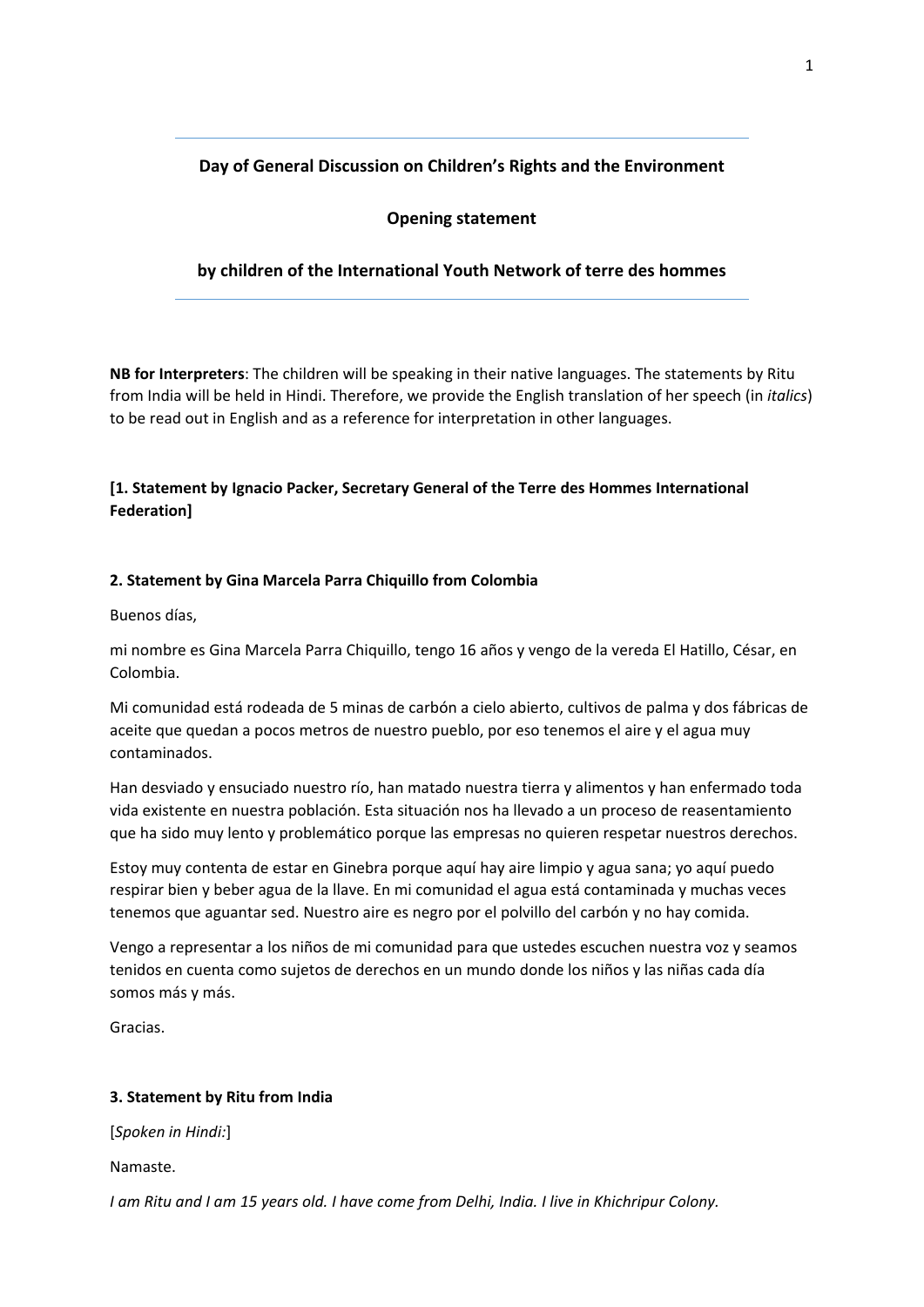Air and our life has a direct relationship. If there is no air, we are not there. If the air is clean, our *health is good. If the air is bad, our health is bad.* 

*Today the city of Delhi is expanding every day, but our spaces to breathe are contracting.* 

The air around us is full of toxics such as dust, smoke, chemicals, and fibers. These toxics enter our bodies with each breath. We continue to breathe them when we are at home, when we go to school, when we study, when we play, or travel in the city. This means toxic air has become an inseparable *part of our everyday lives.*

This toxic air affects our lives. We often fall sick. At young age, we develop serious diseases like *asthma and tuberculosis. As a result, our studies suffer. We find it difficult to concentrate. We miss* school and sometimes are forced to leave school. We take a lot of risk when we play. We are often *injured while we play.* 

We want to breathe - not with walls, but with trees. Clean air and healthy environment is essential to *the well‐being of us children.* 

*We say: Environment for today – and for a long tomorrow.*

*Thank you.*

#### **4. Statement by Caleb Mulenga from Zambia**

Good morning ladies and gentlemen and children here present.

My name is Caleb Mulenga. I am 15 years old and I come from an old mining town called Kabwe in the central part of Zambia. I am a member of an ecological club at my school which is called mine secondary school.

I moved to live in Kabwe from another mining town called Chingola when I was five years old. All my short life of 15 years has been spent living in polluted mining environments.

My home and my school are all part of the old mine environment. I sleep, I go to school, I play within the mine surrounding.

Kabwe is said to be one of the most lead polluted towns in the world. This has negatively affected the main elements that ensure our well‐being. The water, the air and the soil have been polluted due to over 100 years of mining. Lead pollution is the only legacy that remains after the closure of the mine. I need clean air to breathe, I need clean water to drink, and I need health food to eat. Lead permanently stays in my body and I cannot wash it away in a shower.

Ladies and gentlemen, I stand here in front of you today as a testimony of one of the many millions of children throughout the world whose lives are at risk because of continued pollution of the water, the air and the land in which they live.

I was told many times by my teachers that lead affects the nervous system, the brain, memory and causes disability and ultimately death. After spending 15 years as a child in a lead contaminated environment I am scared that one day a doctor will tell me that I have been affected because of my continued living in this highly lead contaminated environment.

It is not going to be too late, ladies and gentleman. I am sure you all have children and you want the best for them. May you please make a commitment to do the best for me and many other children living in lead polluted environments.